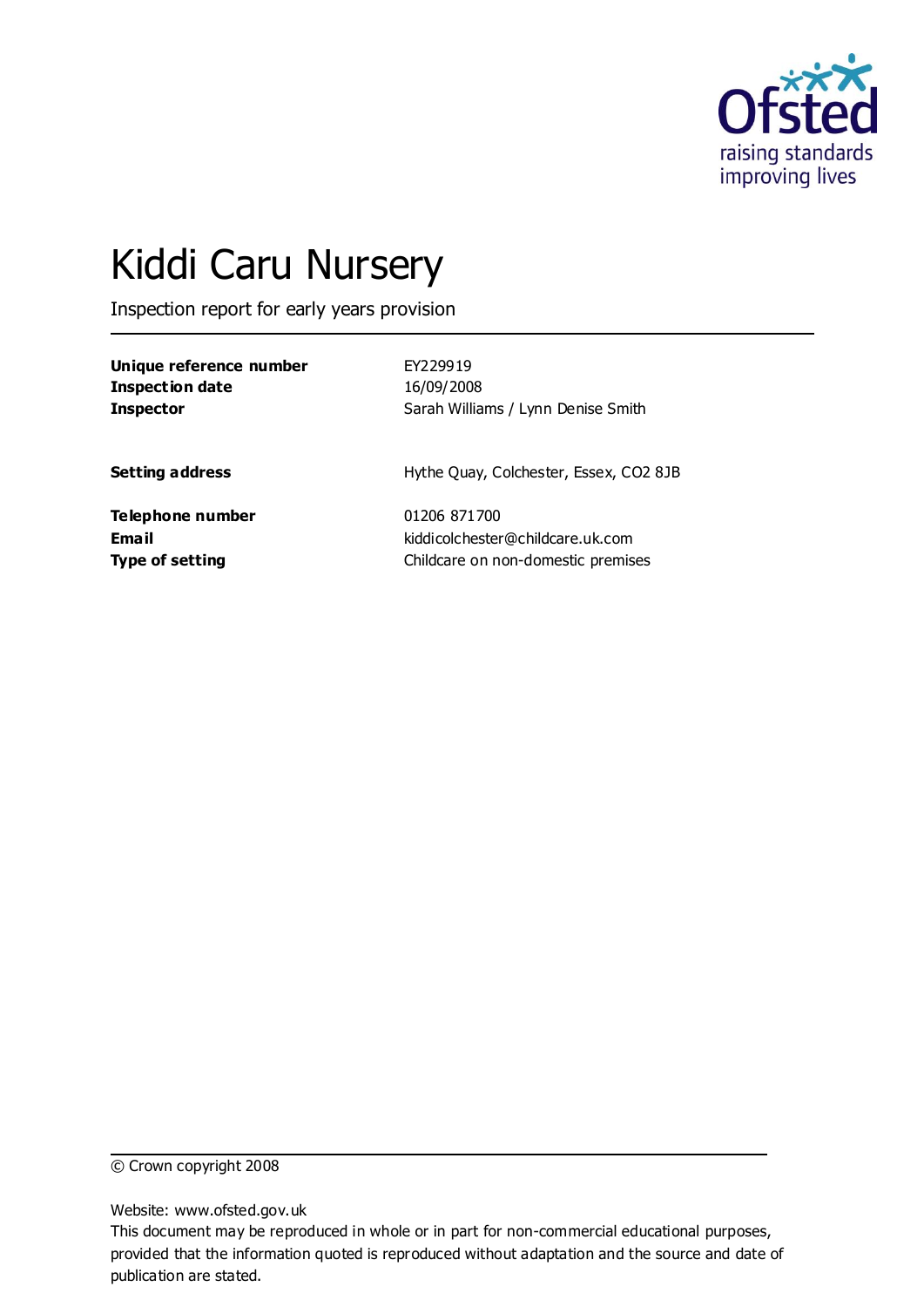#### **Introduction**

This inspection was carried out by Ofsted under Sections 49 and 50 of the Childcare Act 2006 on the quality and standards of the registered early years provision. 'Early years provision' refers to provision regulated by Ofsted for children from birth to 31 August following their fifth birthday (the early years age group). The registered person must ensure that this provision complies with the statutory framework for children's learning, development and welfare, known as the *Early* Years Foundation Stage.

The report includes information on any complaints about the childcare provision which Ofsted has received since the last inspection or registration whichever is the later, which require Ofsted or the provider to take action in Annex C.

The provider must provide a copy of this report to all parents with children at the setting where reasonably practicable. The provider must provide a copy of the report to any other person who asks for one, but may charge a fee for this service (The Childcare (Inspection) Regulations 2008 regulations 9 and 10).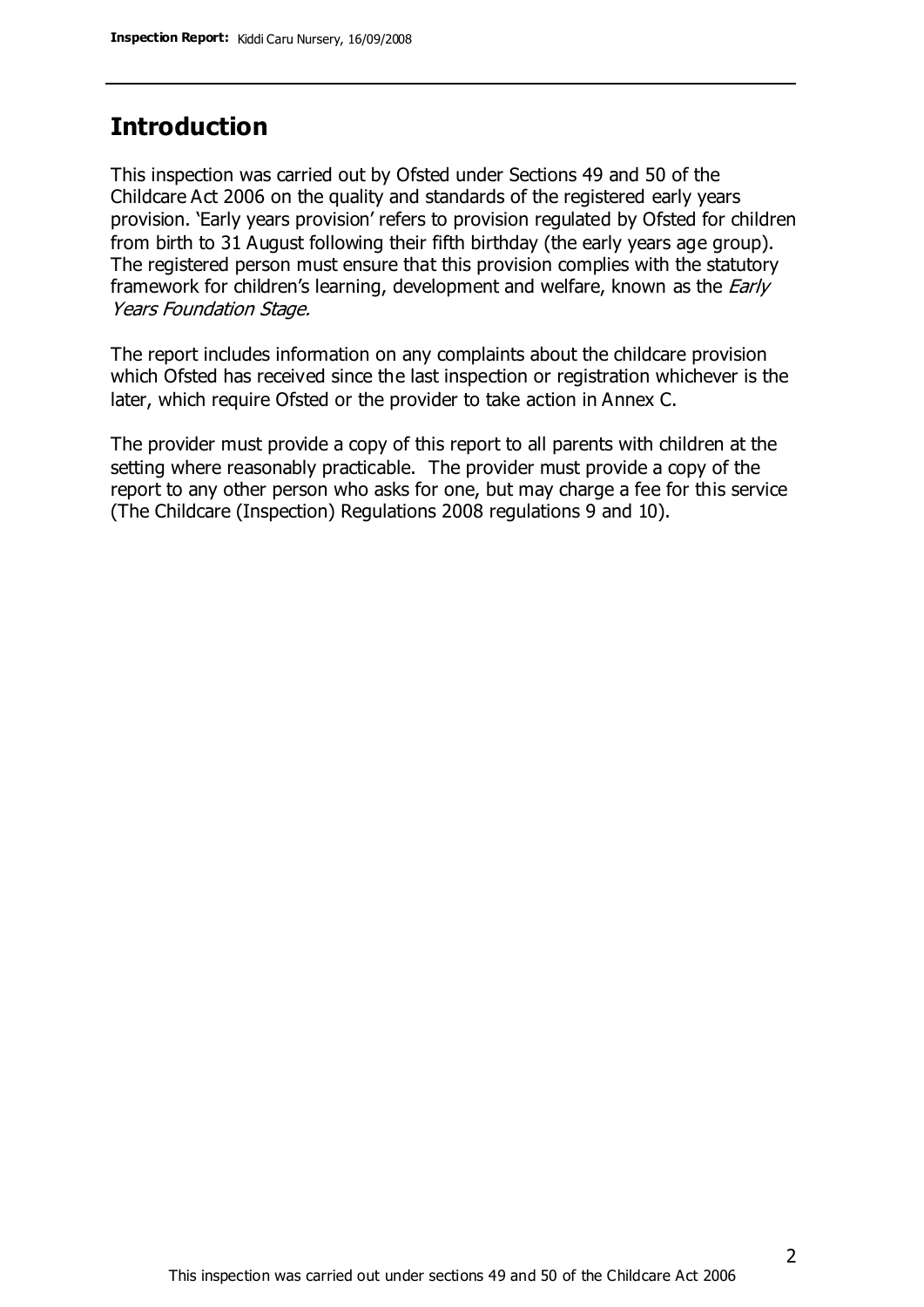## **Description of the setting**

Kiddi Caru Nursery opened in 2002 and is part of The Childcare Corporation. It operates from seven rooms in a purpose built centre in Colchester. Access to the ground floor for those with disabilities is good. The nursery serves the local and surrounding area.

The setting is registered to care for a maximum of 122 children aged from birth to under five years and there are currently 100 children on roll. The setting supports a number of children with learning difficulties and/or disabilities, and some who speak English as an additional language.

The nursery opens five days a week all year round excluding bank holidays and one week at Christmas. Sessions are from 07:30 until 18:30.

There are 26 staff who work with the children. Over half the staff have recognised early years qualifications at level 2 or above.

## **Overall effectiveness of the early years provision**

The setting is generally well organised and welcoming to parents and children. Children are generally safe and secure. Children develop warm, friendly relationships with staff. Their individual needs are known and understood.

Staff's understanding of the Early Years Foundation Stage is generally good but gaps in knowledge regarding planning and assessment mean that children's progress and development, particularly in the pre-school age group, is limited and the next steps in learning are not clearly identified. The space and resources are not always well used to provide stimulating and accessible learning opportunities for children.

### **What steps need to be taken to improve provision further?**

To further improve the early years provision the registered person should:

- ensure that staff thoroughly understand the assessment system and how to use observations to extend and challenge children as they plan future learning and development
- increase opportunities for children's free choice and independence by presenting resources appealingly and creating a rich learning environment which is available at all times, allowing children to self-select resources and activities both indoors and outside
- ensure that children have access to fresh drinking water at all times
- ensure that daily routines do not impede children's ability to direct their own learning through exploration and investigation of resources and that there is a good balance of adult led and freely chosen or child initiated activities delivered through indoor and outdoor play
- further develop risk assessments to ensure that they are thorough and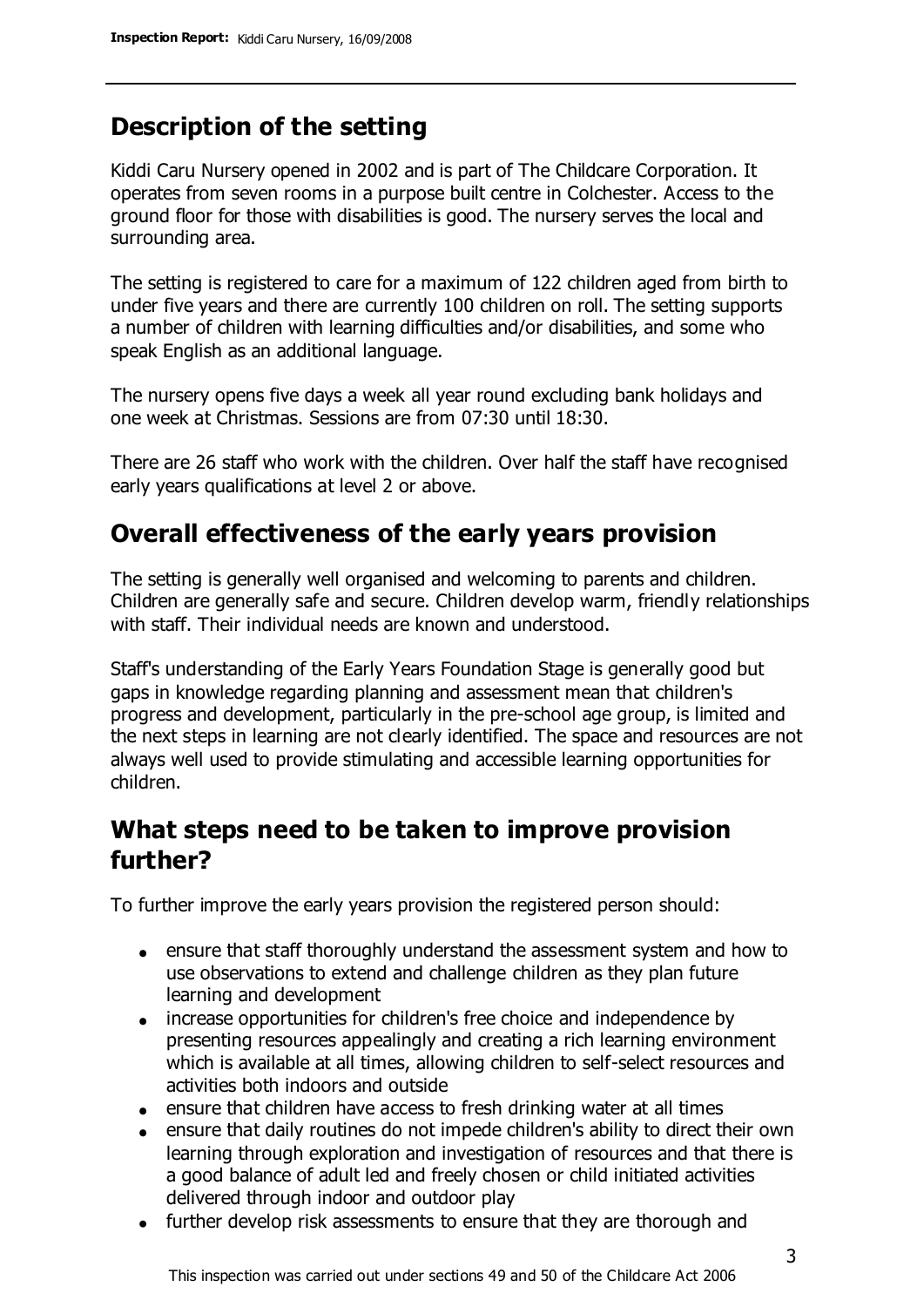include all areas of the nursery to minimise potential hazards. This refers to the unsecured outer doors in the children's play area.

## **The leadership and management of the early years provision**

Children's welfare, care and safety are promoted as staff understand the procedures and policies for the effective day-to-day running of the setting. Fire drills and security procedures ensure children are kept safe. Safeguarding procedures are understood by all staff and parents can be reassured that children are cared for by staff who are vetted and thoroughly checked to ensure suitability. Risk assessments are largely effective, although some aspects such as unsecured doors to the outside area present a potential hazard. There is no documented selfevaluation in place.

The partnership with parents is enhanced by the documentation, including a full range of policies and procedures, which is made accessible to parents in the wellpresented welcome pack they are given. Children's family background and circumstances are taken account of, for example, several children have parents serving in the armed forces, and strong links are developed and maintained to ensure all children are included and their individual needs well known. Other paperwork including children's contact details is securely held in confidential folders. Visitors are signed on and off the premises.

Staff are beginning to use the Early Years Foundation Stage to plan activities and have purpose designed development profiles to record children's progress and achievements. However, implementation of the assessment system has not been subject to rigorous monitoring and the profiles are not consistently used to form a clear picture of what children can do and what they need to do next.

#### **The quality and standards of the early years provision**

Children are cared for in spacious, bright rooms with effective ratios of adults to provide their care, keeping them safe and maintaining health. Babies can sleep in the designated sleep room and are closely monitored. Details of the babies' days are recorded, by the key person, and shared with parents so they have a clear understanding of how their child has been and what they have eaten and played with.

All children have access to outdoor play each day: the nursery benefits from several separate outdoor play spaces which are suitable for children at different stages of development, allowing them to explore safely and freely. However, the concept of free flow play is not fully implemented, so in some cases children's access to outdoor play is limited by the organisation and nursery routines.

Children have meals and snacks prepared on the premises using a variety of fresh ingredients and some convenience foods. All children's individual dietary requirements are taken account of and good procedures are in place to ensure children are not given unsuitable foods. Drinks are served with meals and snacks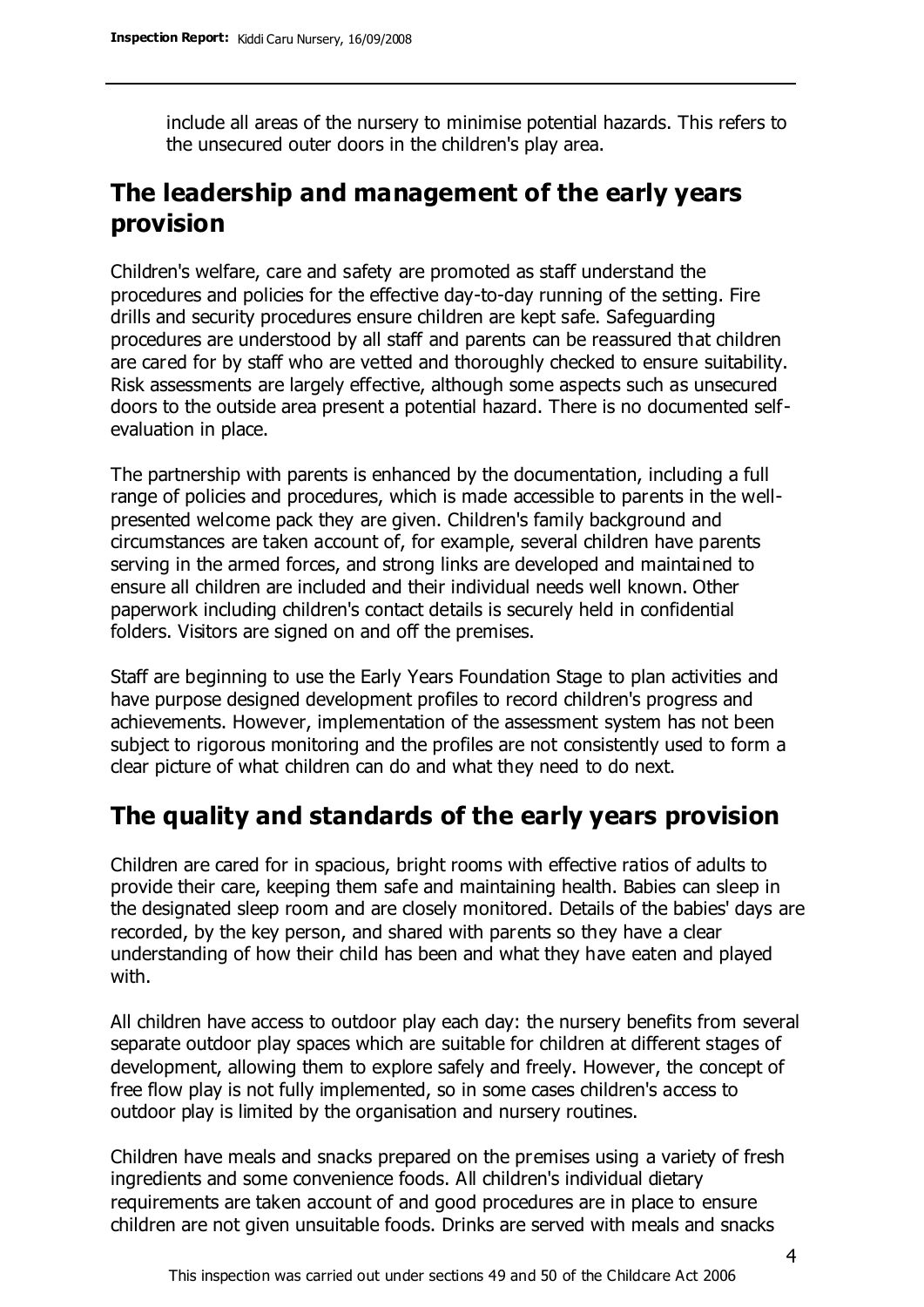but the water coolers are of limited use in allowing children free access to drinks at all times since there are no cups available in many of the rooms.

The rooms are generally well equipped and the resources are stored at low level, but children are not always encouraged to develop their independence by making choices about what to play with. Some areas, such as the role play areas in the preschool rooms are not appealingly presented to encourage children's imaginative and expressive play.

Children's work is displayed around the nursery to create a welcoming feel and colourful environment. Children enjoy contributing to a display of a favourite story by cutting and painting shapes to depict 'The Hungry Caterpillar'. Book corners provide cosy areas for children to look at books alone or listen to a group story. The gardens provide opportunities for children to grow sunflowers and observe growth and change. Some children visit the local supermarket to buy items for cooking, learning about their surroundings.

Children with additional needs receive specialist attention from the area special educational needs support worker, who regularly visits the setting and advises on children's individual care programmes. Some children have English as a second language: where staff are aware of this they encourage the children in the development of English and ask parents for some key vocabulary to help children communicate.

Children's learning and development is satisfactory, but limited by staff's interpretation of some of the requirements of the areas of learning and their knowledge of how children learn. Staff make written observations of the children and use these to complete the children's development profiles. However, the observations are not always meaningful or based on examples of work or backed up with clear evidence.

Parents have opportunities to see the development records and comment on them at set times throughout the year and at other times by appointment, however, some records contain sparse entries with little detail, so do not provide a worthwhile picture of what children can do and are working towards. Parents and other carers are not routinely included in forward planning for individual children and therefore their influence on learning and development is minimal.

In many cases the evaluation of activities is superficial and does not inform the next stages of learning or formulate activities that challenge older or more able children: the next steps are largely taken from the guidance document rather than being based on staff's thorough understanding of what stage the children are at. This is a clear area of development for staff to improve understanding.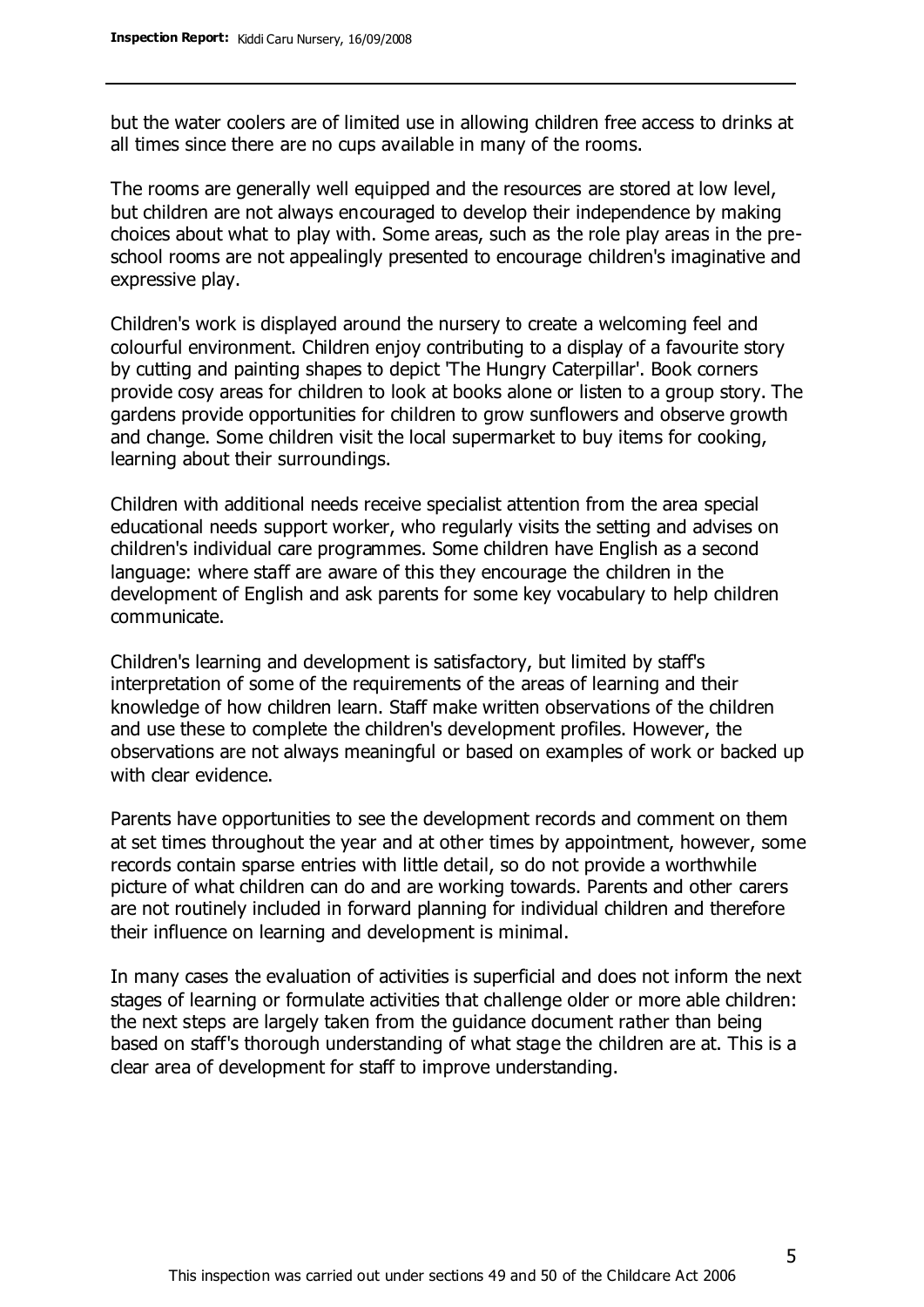## **Annex A: record of inspection judgements**

#### **The key inspection judgements and what they mean**

Outstanding: this aspect of the provision is of exceptionally high quality Good: this aspect of the provision is strong Satisfactory: this aspect of the provision is sound Inadequate: this aspect of the provision is not good enough

#### **Overall effectiveness**

| How effective is the provision in meeting the needs<br>of children in the Early Years Foundation Stage? | Satisfactory |
|---------------------------------------------------------------------------------------------------------|--------------|
| How well does the provision promote inclusive practice?                                                 | Satisfactory |
| The capacity of the provision to maintain continuous                                                    | Satisfactory |
| improvement.                                                                                            |              |

#### **Leadership and management**

| How effectively is provision in the Early Years<br><b>Foundation Stage led and managed?</b>          | Satisfactory |
|------------------------------------------------------------------------------------------------------|--------------|
| How effective is the setting's self-evaluation, including the<br>steps taken to promote improvement? | Satisfactory |
| How well does the setting work in partnership with parents<br>and others?                            | Satisfactory |
| How well are children safeguarded?                                                                   | Satisfactory |

#### **Quality and standards**

| How effectively are children in the Early Years         | Satisfactory |
|---------------------------------------------------------|--------------|
| <b>Foundation Stage helped to learn and develop?</b>    |              |
| How effectively is the welfare of children in the Early | Satisfactory |
| <b>Years Foundation Stage promoted?</b>                 |              |
| How well are children helped to stay safe?              | Satisfactory |
| How well are children helped to be healthy?             | Satisfactory |
| How well are children helped to enjoy and achieve?      | Satisfactory |
| How well are children helped to make a positive         | Satisfactory |
| contribution?                                           |              |
| How well are children helped develop skills that will   | Satisfactory |
| contribute to their future economic well-being?         |              |

Any complaints about the inspection or report should be made following the procedures set out in the guidance available from Ofsted's website: www.ofsted.gov.uk